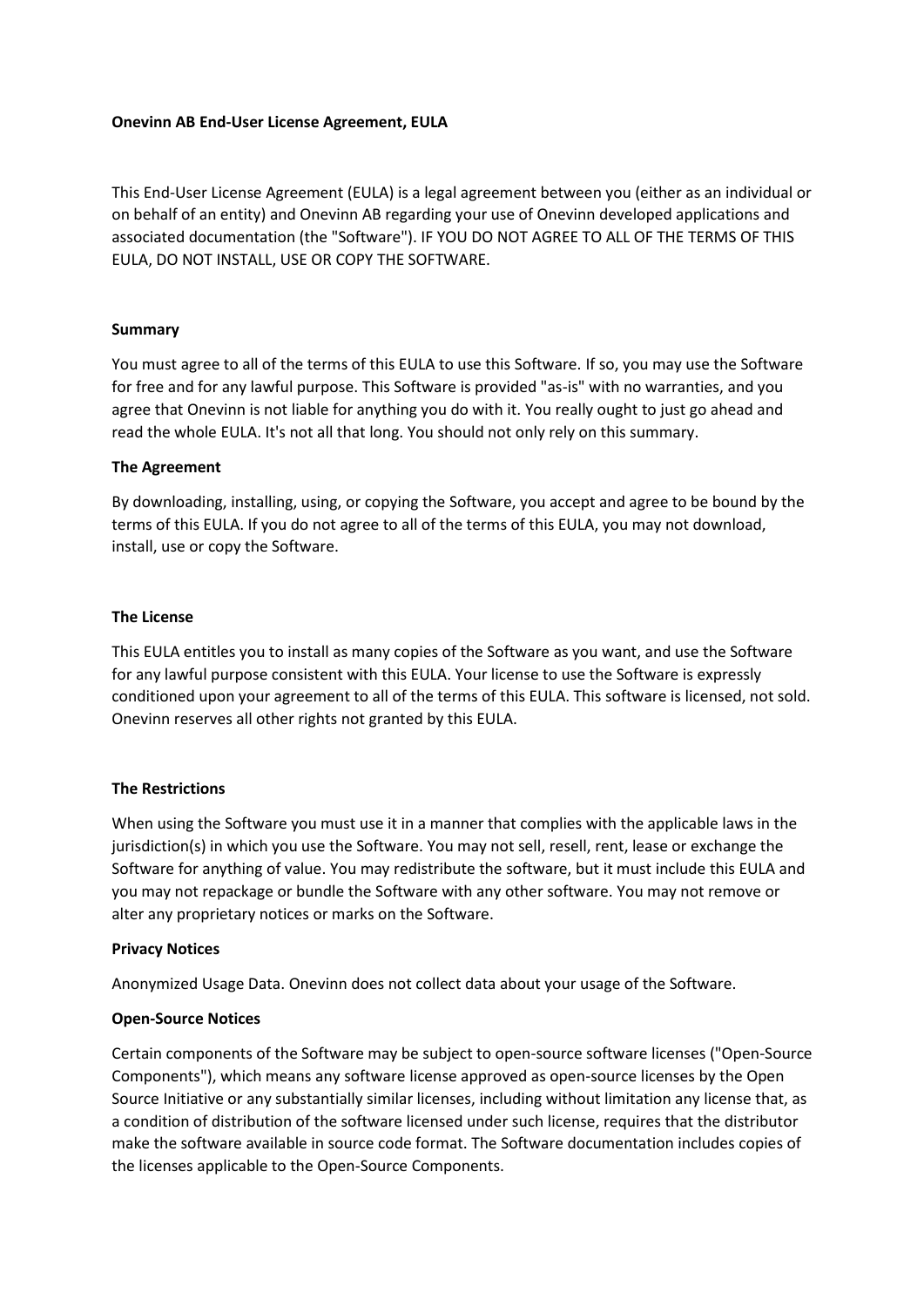To the extent there is conflict between the license terms covering the Open-Source Components and this EULA, the terms of such licenses will apply in lieu of the terms of this EULA. To the extent the terms of the licenses applicable to Open-Source Components prohibit any of the restrictions in this Agreement with respect to such Open-Source Component, such restrictions will not apply to such Open-Source Component. To the extent the terms of the licenses applicable to Open-Source Components require Licensor to make an offer to provide source code in connection with the Product, such offer is hereby made, and you may exercise it by contacting info@onevinn.se

#### **Intellectual Property Notices**

The Software and all worldwide copyrights, trade secrets, and other intellectual property rights therein are the exclusive property of Onevinn. Onevinn reserves all rights in and to the Software not expressly granted to you in this EULA. The names Onevinn, and related Onevinn logos and/or stylized names are trademarks of Onevinn. You agree not to display or use these trademarks in any manner without Onevinn´s prior, written permission, except as allowed by Onevinn Logos and Usage Policy: https://www.onevinn.com.

# **Disclaimers and Limitations on Liability**

THE SOFTWARE IS PROVIDED ON AN "AS IS" BASIS, AND NO WARRANTY, EITHER EXPRESS OR IMPLIED, IS GIVEN. YOUR USE OF THE SOFTWARE IS AT YOUR SOLE RISK. Onevinn does not warrant that (i) the Software will meet your specific requirements; (ii) the Software is fully compatible with any particular platform; (iii) your use of the Software will be uninterrupted, timely, secure, or errorfree; (iv) the results that may be obtained from the use of the Software will be accurate or reliable; (v) the quality of any products, services, information, or other material purchased or obtained by you through the Software will meet your expectations; or (vi) any errors in the Software will be corrected.

YOU EXPRESSLY UNDERSTAND AND AGREE THAT ONEVINN SHALL NOT BE LIABLE FOR ANY DIRECT, INDIRECT, INCIDENTAL, SPECIAL, CONSEQUENTIAL OR EXEMPLARY DAMAGES, INCLUDING BUT NOT LIMITED TO, DAMAGES FOR LOSS OF PROFITS, GOODWILL, USE, DATA OR OTHER INTANGIBLE LOSSES (EVEN IF ONEVINN HAS BEEN ADVISED OF THE POSSIBILITY OF SUCH DAMAGES) RELATED TO THE SOFTWARE, including, for example: (i) the use or the inability to use the Software; (ii) the cost of procurement of substitute goods and services resulting from any goods, data, information or services purchased or obtained or messages received or transactions entered into through or from the Software; (iii) unauthorized access to or alteration of your transmissions or data; (iv) statements or conduct of any third-party on the Software; (v) or any other matter relating to the Software.

Onevinn reserves the right at any time and from time to time to modify or discontinue, temporarily or permanently, the Software (or any part thereof) with or without notice. Onevinn shall not be liable to you or to any third-party for any modification, price change, suspension or discontinuance of the Software.